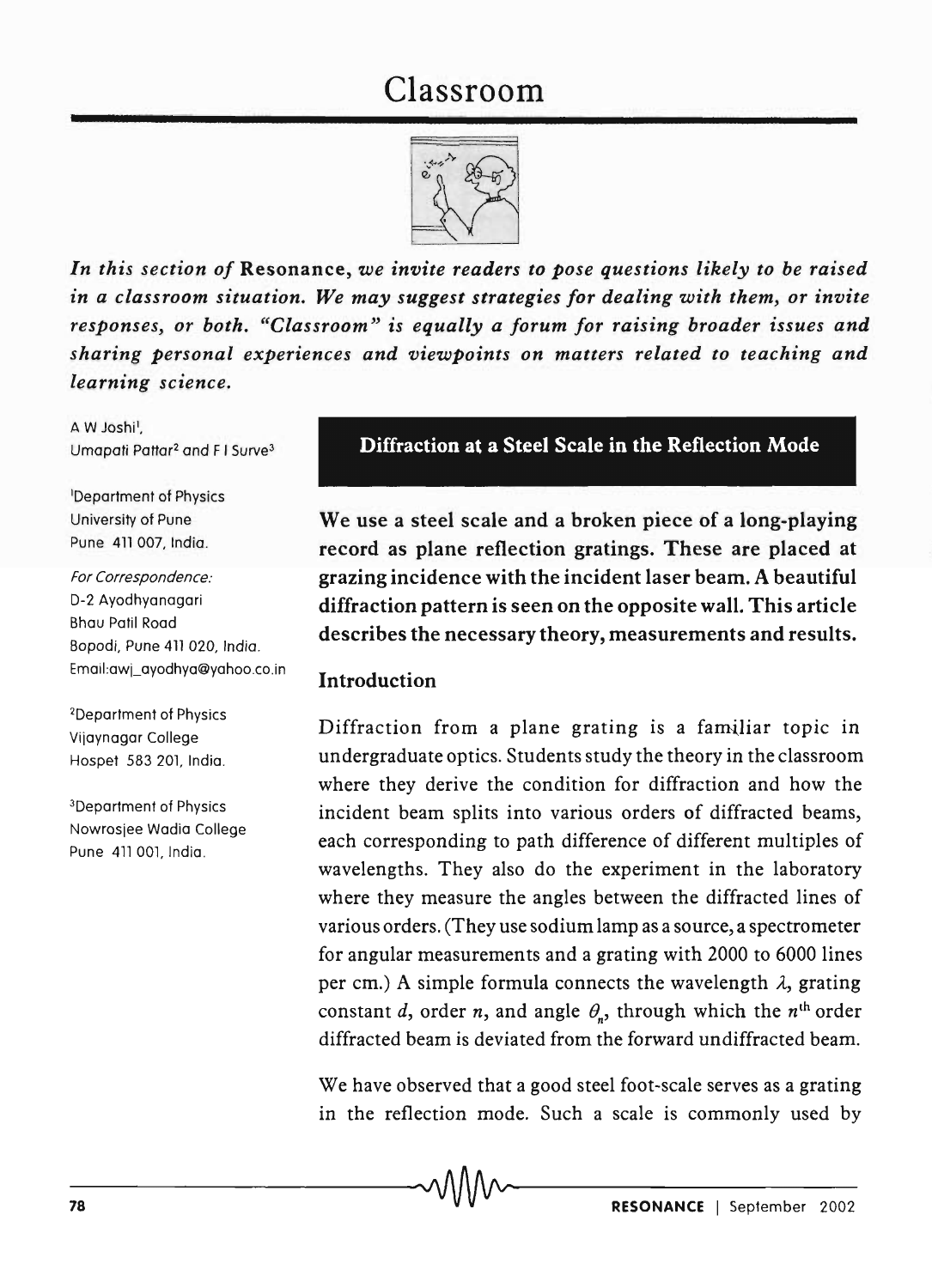engineering students. The one which we have used has five different markings (least counts) etched on it, which are 1.0 mm, 0.5 mm, 1/16 inch, 1/32 inch and 1/64 inch. We have also used a broken piece of an old long-playing gramophone record and determined the separation between successive groves. We have used a He-Ne laser as a source of monochromatic radiation which has negligible divergence over the length of the hall.

These plane gratings are placed at a grazing incidence with the laser beam. A beautiful pattern of spots is observed on the opposite wall. When this phenomenon was shown to some persons, doubts were raised as to whether it is diffraction or simply reflection from different markings on the scale. It was also pointed out that the least count  $(d$ -spacing) on the scale was about 1000 times the wavelength used, and that diffraction could not possibly be seen in such a case. But when the laser beam was allowed to fall on different positions on the scale, it was observed that the separation between spots on the wall is inversely proportional to the d-spacing on the scale, which is characteristic of diffraction. A bit of theory was worked out and numerical estimations made which finally confirmed that it was indeed diffraction from the plane grating in the reflection mode. This article describes the theory of diffraction from a plane grating in the reflection mode, the experiment, measurements, and concludes with some remarks.

# **Theory**

Consider a laser beam, which is essentially a plane monochromatic wave, incident on a steel scale at a grazing incidence, the grazing angle  $\theta$  being about 5°. The markings on the scale should be perpendicular to the incident beam. This is schematically shown in *Figure* 1. The beam thus forms an elongated spot on the scale, covering almost 1cm on it. Consider two successive markings on the scale separated by a distance *d*  (the least count where the beam is incident). Consider two rays in the beam which fall on these two successive marks on the scale. At each mark, they generate secondary spherical waves in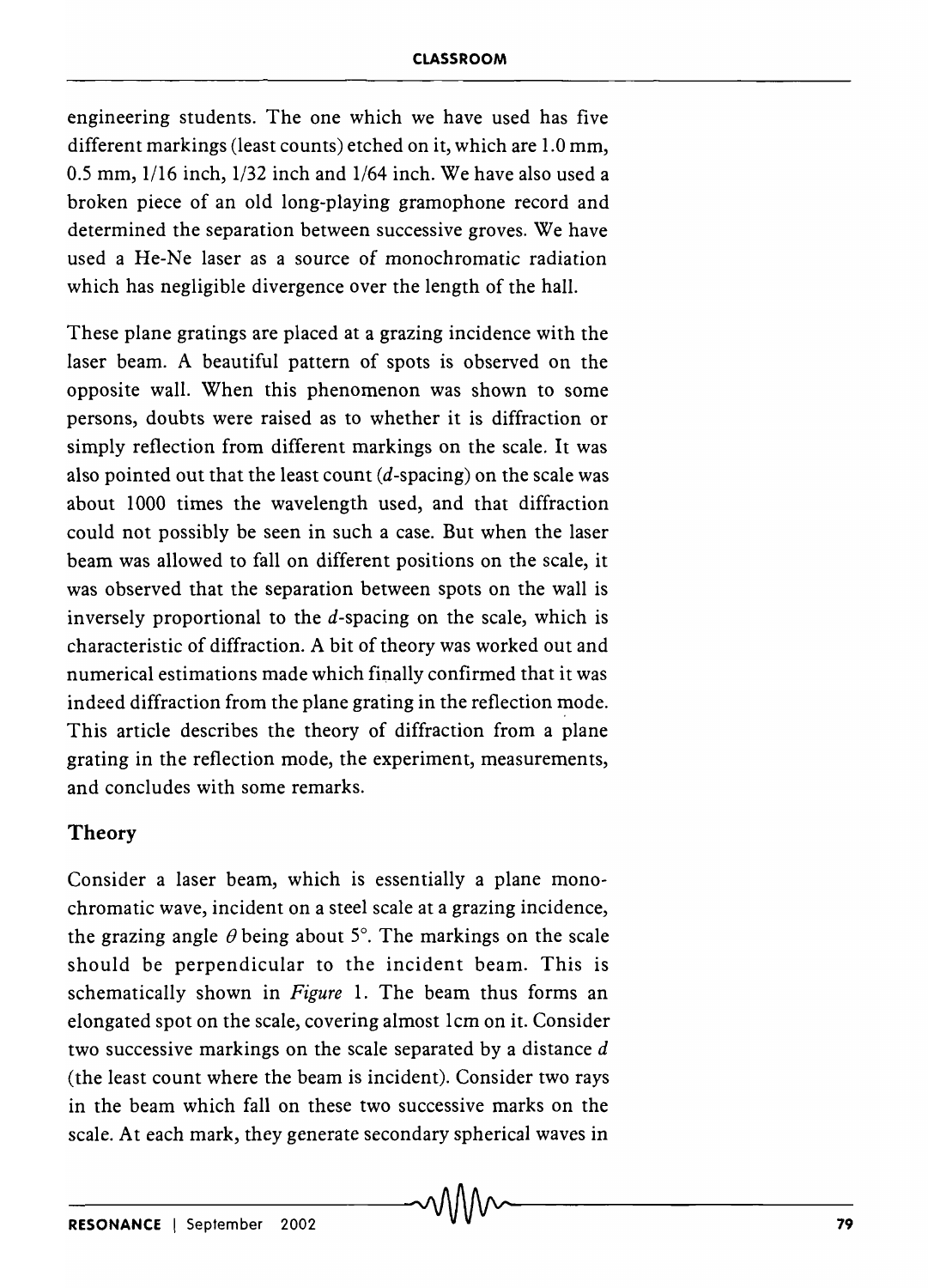#### Figure 1.



accordance with Huygen's principle. Let us analyze the two rays in a direction making a grazing angle  $f$ , which may be different from *B.* In *Figure* 2, PB and QA are two rays falling on two successive marks on the scale. AS and BR are two parallel rays emerging at a grazing angle  $\phi$ . AC is normal to the ray PB and BD is normal to ray AS. The path difference between the two rays PBR and QAS is CB - AD, which is seen to be  $d(\cos\theta \cos \phi$ ). A strong diffracted beam will appear in a direction  $\phi$  if

$$
d\left(\cos\theta - \cos\phi\right) = n\lambda, \tag{1}
$$

where  $\lambda$  is the wavelength of incident light and  $n$  is any integer (the order of diffraction). Note that if  $\phi = q$ , there is no path difference between the emergent rays. This case corresponds to specular reflection ( $n = 0$ ), which can occur for any  $\theta$ .



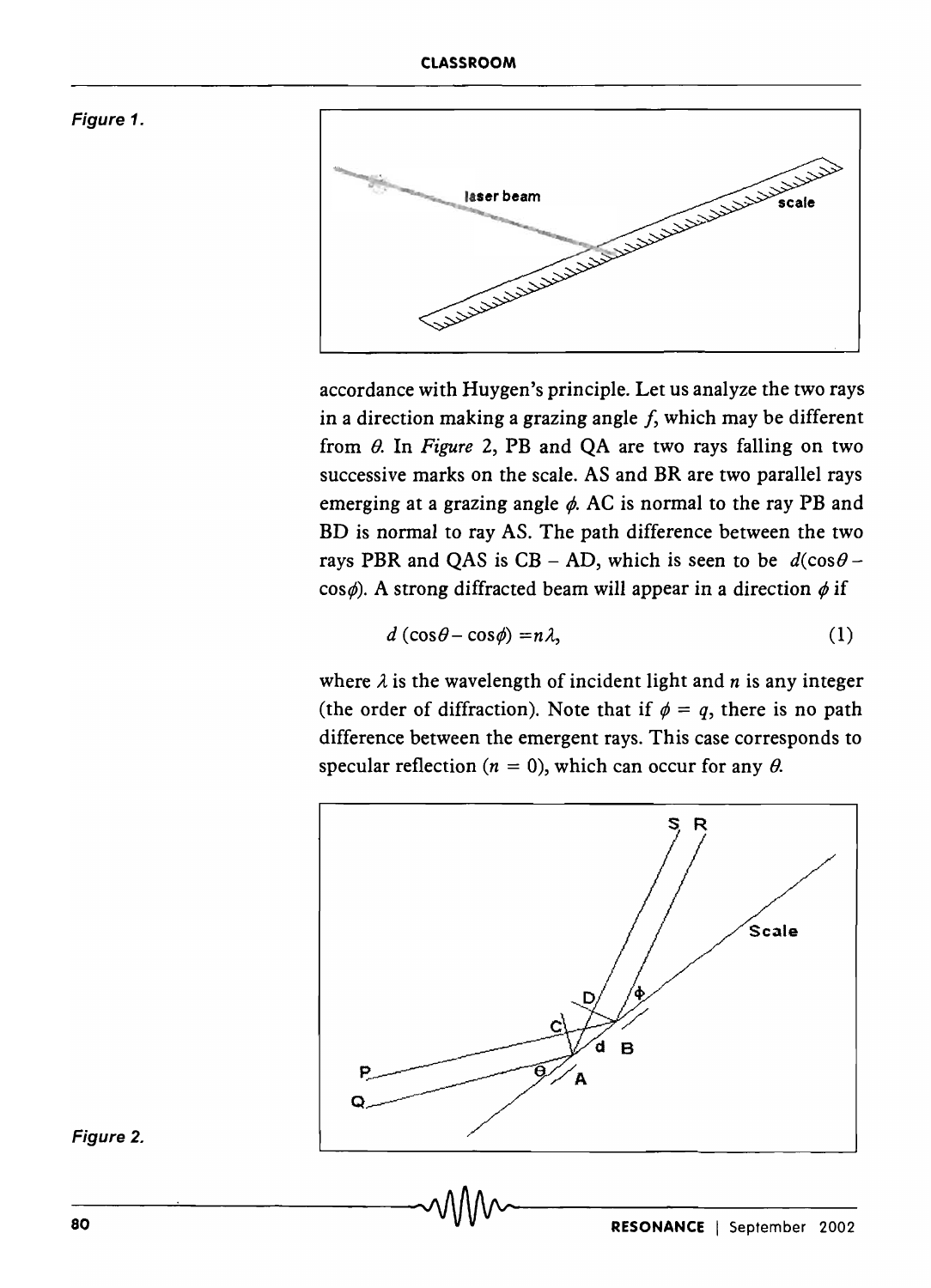Lets us now assume that  $\phi$  is only slightly different from  $\theta$ , i.e.,

$$
\phi = \theta + d\theta. \tag{2}
$$

Then, up to first order in  $d\theta$ , we have

$$
\cos \phi = \cos(\theta + d\theta) = \cos \theta - \sin \theta d\theta. \tag{3}
$$

Using this in (1) we get the condition of diffraction as

$$
d \sin \theta \, d\theta = n\lambda
$$
  
\n
$$
\Rightarrow d\theta_n = n\lambda / (d \sin \theta),
$$
\n(4)

where, in the last step, we have replaced  $d\theta$  by  $d\theta_n$  which will correspond-to the value of *n* on the right hand side. We indeed see quite a few diffracted spots on the wall above and below the specularly reflected bright spot. Note that it is  $d\theta$ , and not  $\theta$ , that takes specific discrete values. We shall comment on the difference between Bragg reflection/diffraction and the present case later in the article.

Even before making any measurements, we can make some numerical estimates. For He-Ne red laser,  $\lambda$ = 633 nm. If we use  $d = 0.5$  mm = 500 µm and  $\theta = 5^\circ$ , we get for  $n = 1$ ,

$$
d\theta_1 = 0.0145 \text{ radian} = 0.832^{\circ}. \tag{5}
$$

This will produce a separation of the order of 1 or 2 em between the  $n = 0$  and  $n = 1$  spots on a wall about 1 to 2 m away. This is exactly what is observed.

#### **Experiment and Observations**

A laser beam APO was directed at a spot O on the opposite wall, taking care that the beam is normal to the wall. The position 0 was marked on the wall; see *Figure* 3. Then a steel scale (or any other object which can serve as a plane grating) was inserted in the path of the beam at some grazing angle of incidence. The beam is incident on the scale at a point P which can be chosen to lie in a desired part of the scale. A diffraction pattern is seen on the opposite wall, which consists of a bright spot S and other spots which have been marked as  $S_1$ ,  $S_2$ ,  $S_3$ ,  $S_4$ , etc. in *Figure* 3.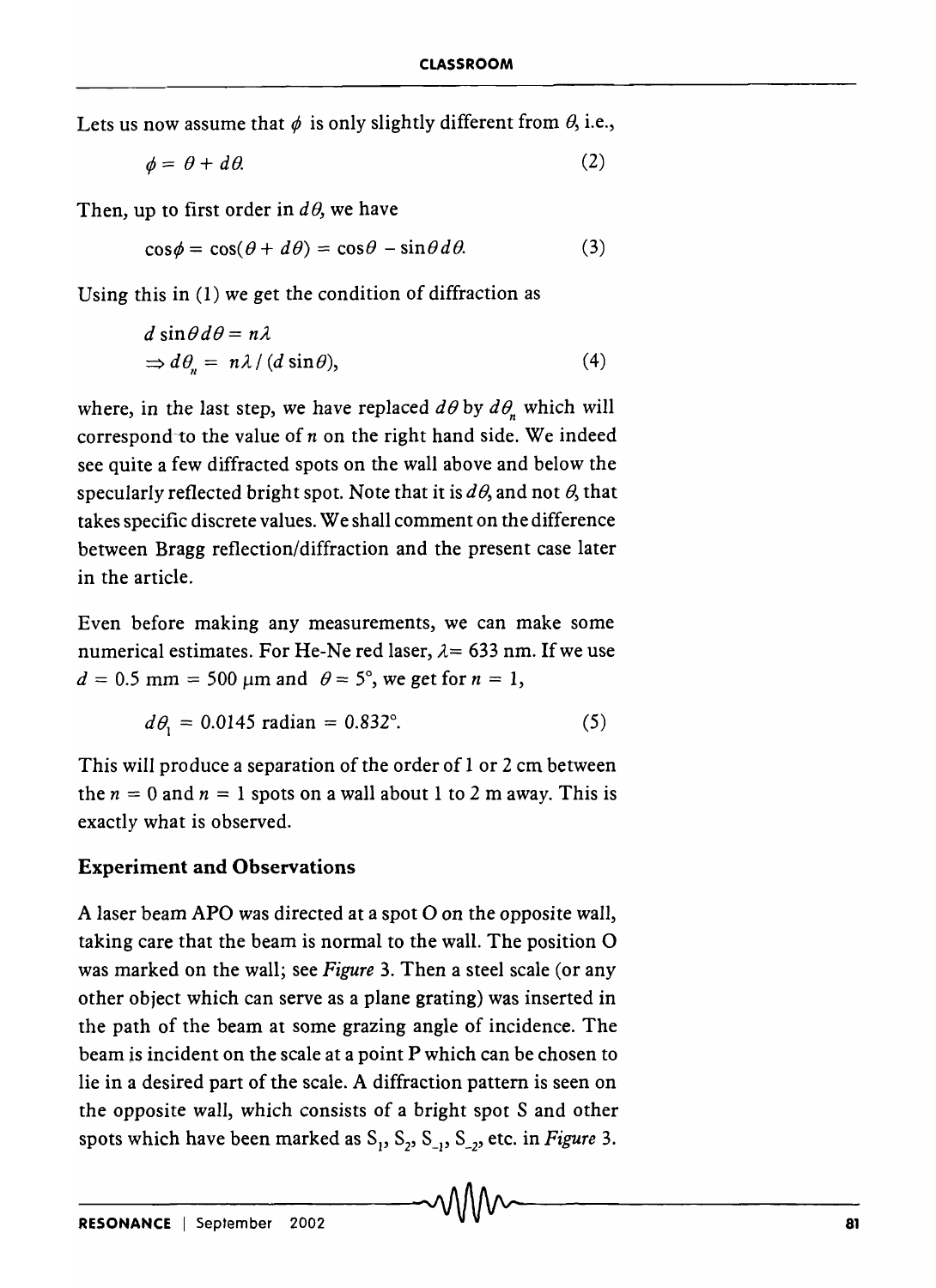



The subscript on S corresponds to the value of *n* in (4). Various distances are measured.

The angle of grazing incidence can be calculated from

$$
2\theta = \tan^{-1} (OS/PO). \tag{6}
$$

Note that  $\theta$  is not pre-decided. The scale is fixed at a certain inclination and  $\theta$  is obtained by measuring OS and PO.

The angle  $d\theta$  can be calculated, as shown in *Figure* 3, from

$$
2\theta + d\theta_n = \tan^{-1} (OS_n / PO).
$$
 (7)

We have taken observations by changing the position of  $P$  on the scale, which means using two different values of  $d$ ,  $d = 1$ mm and  $d = 0.5$  mm, and also two different grazing angles q. We have also varied the distance PO between the scale and the wall in each case in order to get a clear pattern. Although several orders of diffraction are seen on the wall we found that there is a large amount of scatter and structure around each spot, which increases with  $|n|$ . Therefore in our measurements, we have used only two spots above and two below the specular spot S expecting that at least these would be reliable. This gives us  $d\theta_1, d\theta_2, d\theta_3, d\theta_2$ . The average of  $d\theta_1$ ,  $d\theta_2/2$ ,  $d\theta_{-1}$ ,  $d\theta_{-2}/2$  is taken as  $d\theta_1$  with  $n = 1$  in  $(4)$ .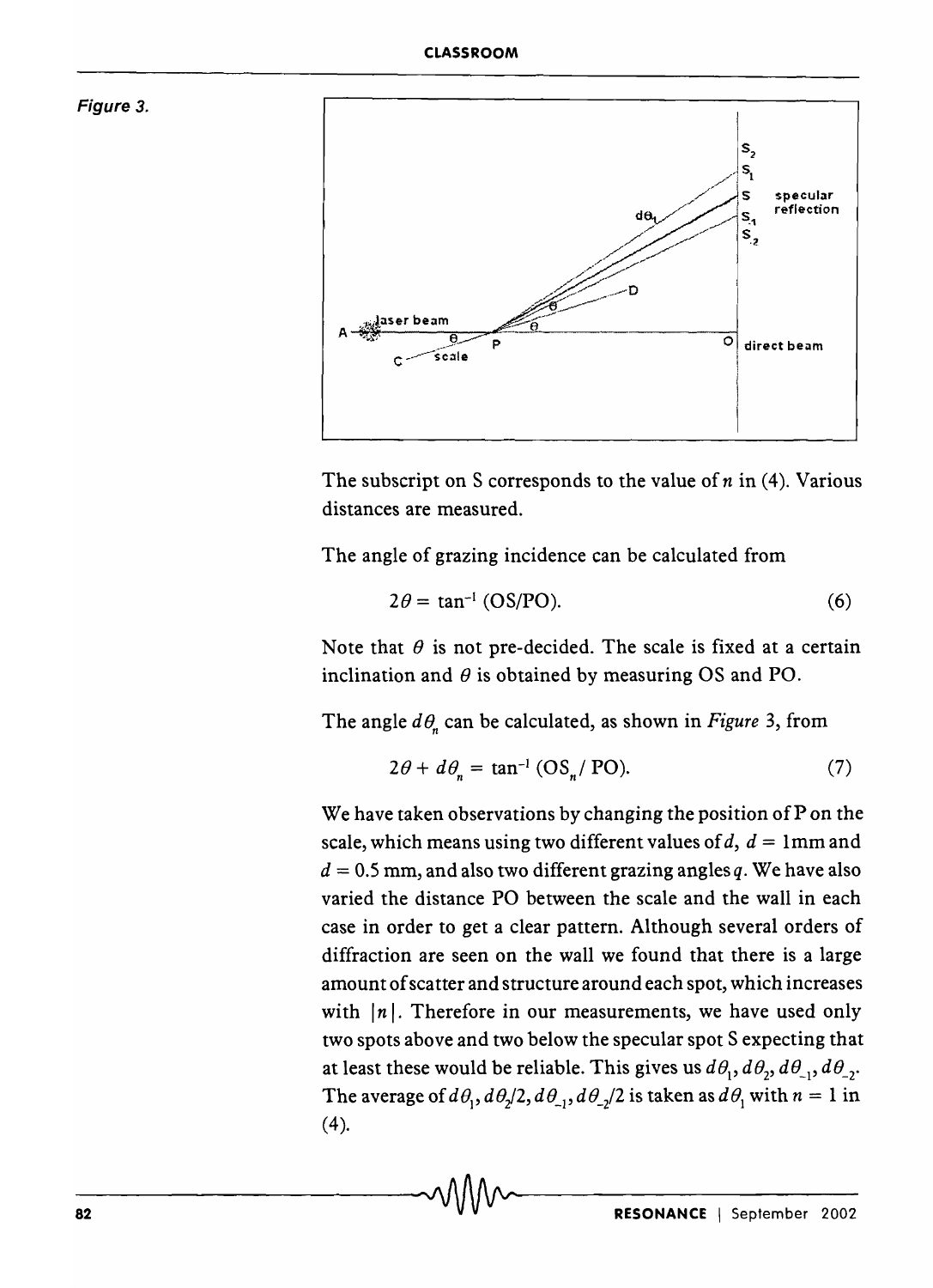| No.                      | D<br>(mm) | <b>OP</b><br>(cm) | <b>OS</b><br>(cm) | θ<br>(rad) | Average<br>$d\theta$ (rad) | Observed<br>$\lambda$ (nm) |
|--------------------------|-----------|-------------------|-------------------|------------|----------------------------|----------------------------|
|                          |           | 70.5              | 18.9              | 0.134      | $4.79 \times 10^{-3}$      | 640                        |
| $\overline{2}$           | 0.5       | 51.5              | 10.2              | 0.0978     | $1.33 \times 10^{-2}$      | 649                        |
| 3                        |           | 108.0             | 20.7              | 0.0947     | $6.698 \times 10^{-3}$     | 633                        |
| $\overline{\mathcal{A}}$ | 0.5       | 49.5              | 11.5              | 0.114      | $1.15 \times 10^{-2}$      | 654                        |
|                          |           |                   |                   |            |                            |                            |

We show in *Table* 1 the essential results, using two values of *d* Table 1. Values of *d*, OP, and two different inclinations of the scale. Not all measurements OS, and average  $d\theta$ . and calculations are shown; only the average  $d\theta$  resulting from each set of  $(d, \theta)$  values is listed in the sixth column. We can use this in (4) (where it is in radians), with  $n = 1$ , to find the observed wavelength  $\lambda$ . The average wavelength thus obtained comes out to be

$$
\lambda = 644 \text{ nm.} \tag{8}
$$

This compares well with the known wavelength of He-Ne laser to within 2%.

Now any plane grating with unknown *d* spacing can be placed in the path of the laser beam. We have used a broken piece of an old long-playing gramophone record. Again it was set at two different inclinations and similar measurements were made, which are reported in *Table 2*. The average  $d\theta$  from these measurements is shown in the fifth column, and the resulting  $d$  is shown in the last column. The average separation between the successive grooves on the record is found to be

$$
d = 0.253 \text{ mm.} \tag{9}
$$

| No | <b>OP</b><br>(cm) | OS<br>(cm) | θ<br>(rad) | Average<br>$d\theta$ (rad) | Observed<br>$d$ (mm) |
|----|-------------------|------------|------------|----------------------------|----------------------|
|    | 40                | 13.5       | 0.1627     | 0.016                      | 0.244                |
| 2  | 47.5              | 16.6       | 0.1618     | 0.015                      | 0.251                |
| 3  | 345               | 120        | 0.1678     | 0.0146                     | 0.259                |
| 4  | 345               | 90         | 0.1276     | 0.0194                     | 0.258                |

Table 2. Measurement for the LP record. (The fixed parameter is  $\lambda = 633$  nm.)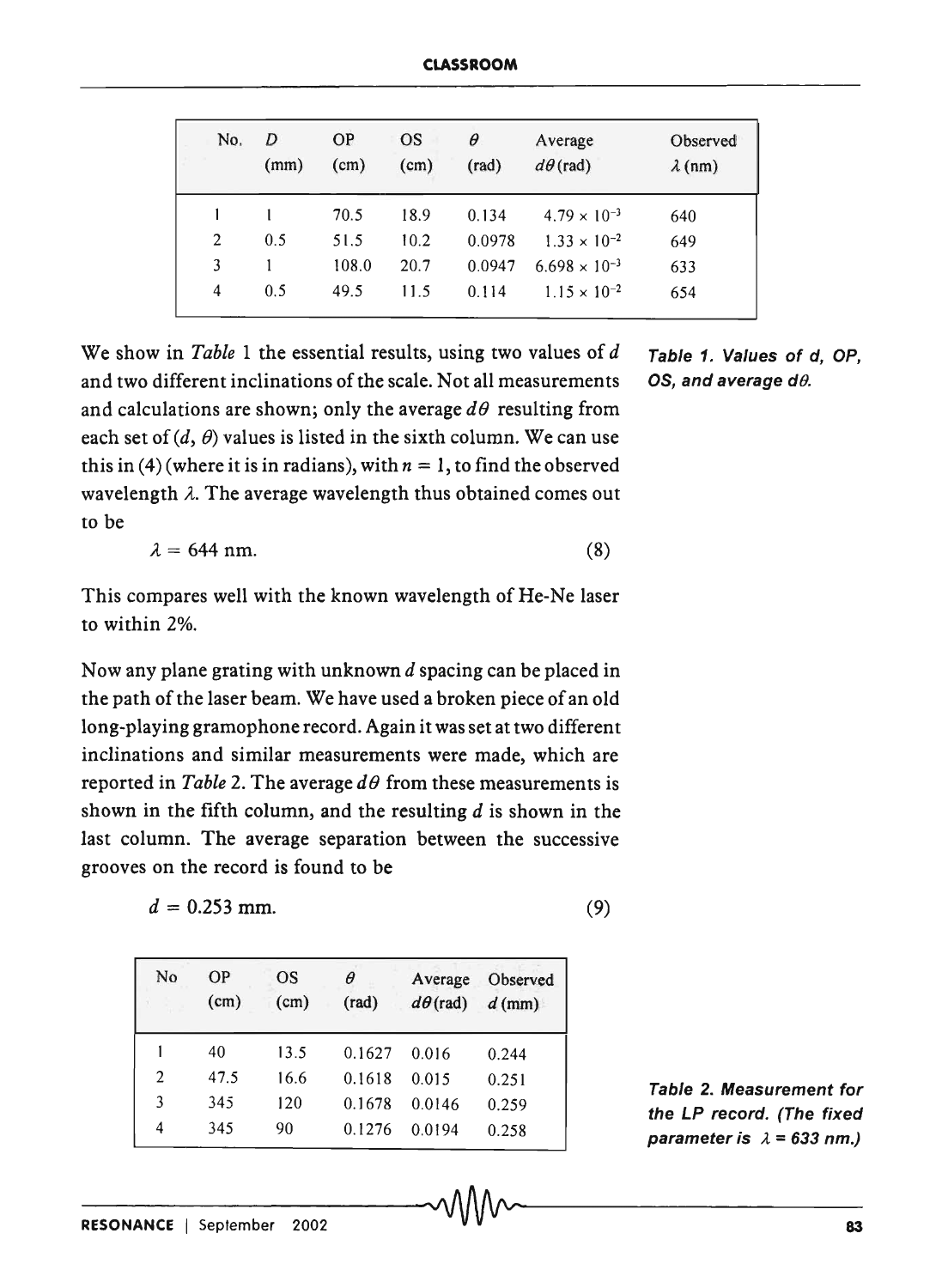We have tried to use a stack of staple pins and a CD as plane gratings. However, these result in a large amount of scatter and there are no discernible diffraction spots.

# Discussion

This phenomenon was noticed in our Physics Education Laboratory last year. It was found that the same has been discussed in a few books on optics [1, 2] though the simple theory described in (1)-(4) was not seen elsewhere. As mentioned earlier, it was shown to several persons in various universities and colleges. This led to several (frequently asked) questions, discussion, comparison with other similar phenomena, advantages and disadvantages, etc.

One of the questions was related to grazing incidence and the large  $d/\lambda$  ratio. Indeed the largest ratio in the case of  $d = 1$ mm is of  $d/\lambda = 1580$ . Shouldn't we have *d* comparable with 1 for diffraction? The answer is *yes* if a conventional source and spectrometer are used, and *not necessarily* if a laser is used. Having  $d/\lambda = 1580$  makes  $d\theta$  of (4), with  $n = 1$ , very small, i.e. of the order of  $6.3 \times 10^{-4}$  rad = 0.036° with  $\theta$  = 90°, and equal to  $7.3 \times 10^{-3}$  rad = 0.42° with  $\theta = 5^{\circ}$ . At any closer distance from the diffracting object, as would be necessary with a sodium lamp, the spots would not be resolved. It is seen that as  $\theta$  increases, the diffracted spots tend to merge into each other. The grazing incidence helps to reduce the effective value of  $d$ , though even this would not work with a sodium lamp. The factor  $\sin\theta$  in (4) plays a crucial role in reducing the effective d-spacing to  $d \sin \theta$ . The use of a laser and the large distance from the wall produces a good separation between diffracted spots.

The other question was regarding comparison between Bragg reflection/ diffraction and the present situation. Bragg diffraction [3, 4] requires three dimensional grating. It takes place because of constructive interference between rays which are reflected from successive planes of a 3-D regular lattice. Also in this case, we decide beforehand that we are going to observe the outgoing